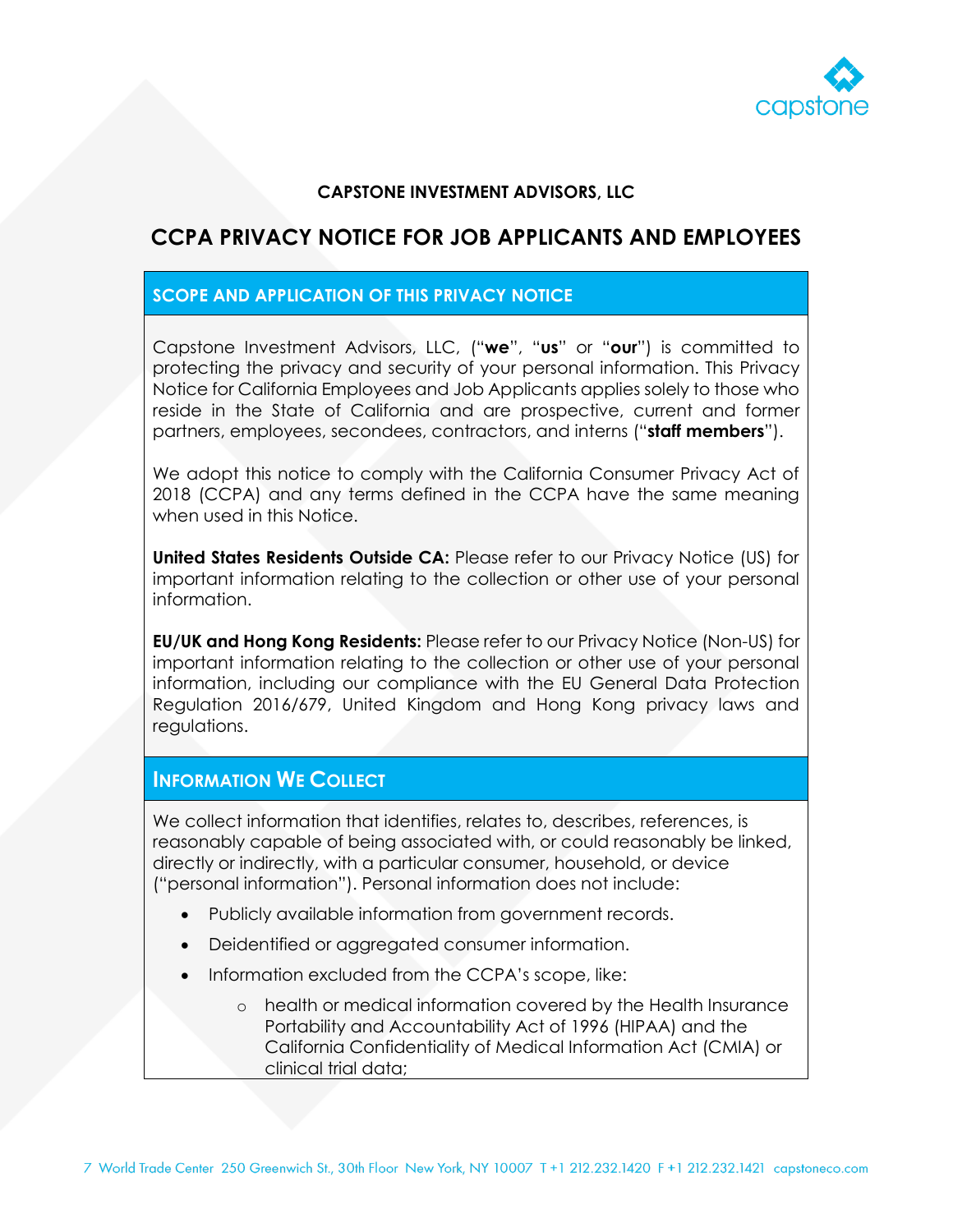o personal information covered by certain sector-specific privacy laws, including the Fair Credit Reporting Act (FCRA), the Gramm-Leach-Bliley Act (GLBA) or California Financial Information Privacy Act (FIPA), and the Driver's Privacy Protection Act of 1994.

In particular, we will collect the following categories of personal information from you:

| Category                                                                                                                            | Examples                                                                                                                                                                                                                                                                                                                                                                                                                                   |
|-------------------------------------------------------------------------------------------------------------------------------------|--------------------------------------------------------------------------------------------------------------------------------------------------------------------------------------------------------------------------------------------------------------------------------------------------------------------------------------------------------------------------------------------------------------------------------------------|
| Identifiers.                                                                                                                        | A real name, alias, postal address, unique<br>personal identifier, online identifier, Internet<br>Protocol address, email address, account<br>name, Social Security number, driver's license<br>number, passport number, or other similar<br>identifiers.                                                                                                                                                                                  |
| Personal information<br>categories listed in the<br><b>California Customer</b><br>Records statute (Cal. Civ.<br>Code § 1798.80(e)). | A name, signature, Social Security number,<br>physical characteristics or description,<br>address, telephone number, passport number,<br>driver's license or state identification card<br>number, insurance policy number, education,<br>employment, employment history, bank<br>account number, credit card number, debit<br>card number, or any other financial<br>information, medical information, or health<br>insurance information. |
|                                                                                                                                     | Some personal information included in this<br>category may overlap with other categories.                                                                                                                                                                                                                                                                                                                                                  |
| Protected classification<br>characteristics under<br>California or federal law.                                                     | Age (40 years or older), race, color, ancestry,<br>national origin, citizenship, religion or creed,<br>marital status, medical condition, physical or<br>mental disability, sex (including gender,<br>gender identity, gender expression,<br>pregnancy or childbirth and related medical<br>conditions), sexual orientation, veteran or<br>military status, genetic information (including<br>familial genetic information).               |
| Biometric information.                                                                                                              | Genetic, physiological, behavioral, and<br>biological characteristics, or activity patterns<br>used to extract a template or other identifier<br>or identifying information, such as, fingerprints,<br>faceprints, and voiceprints, iris or retina scans,                                                                                                                                                                                  |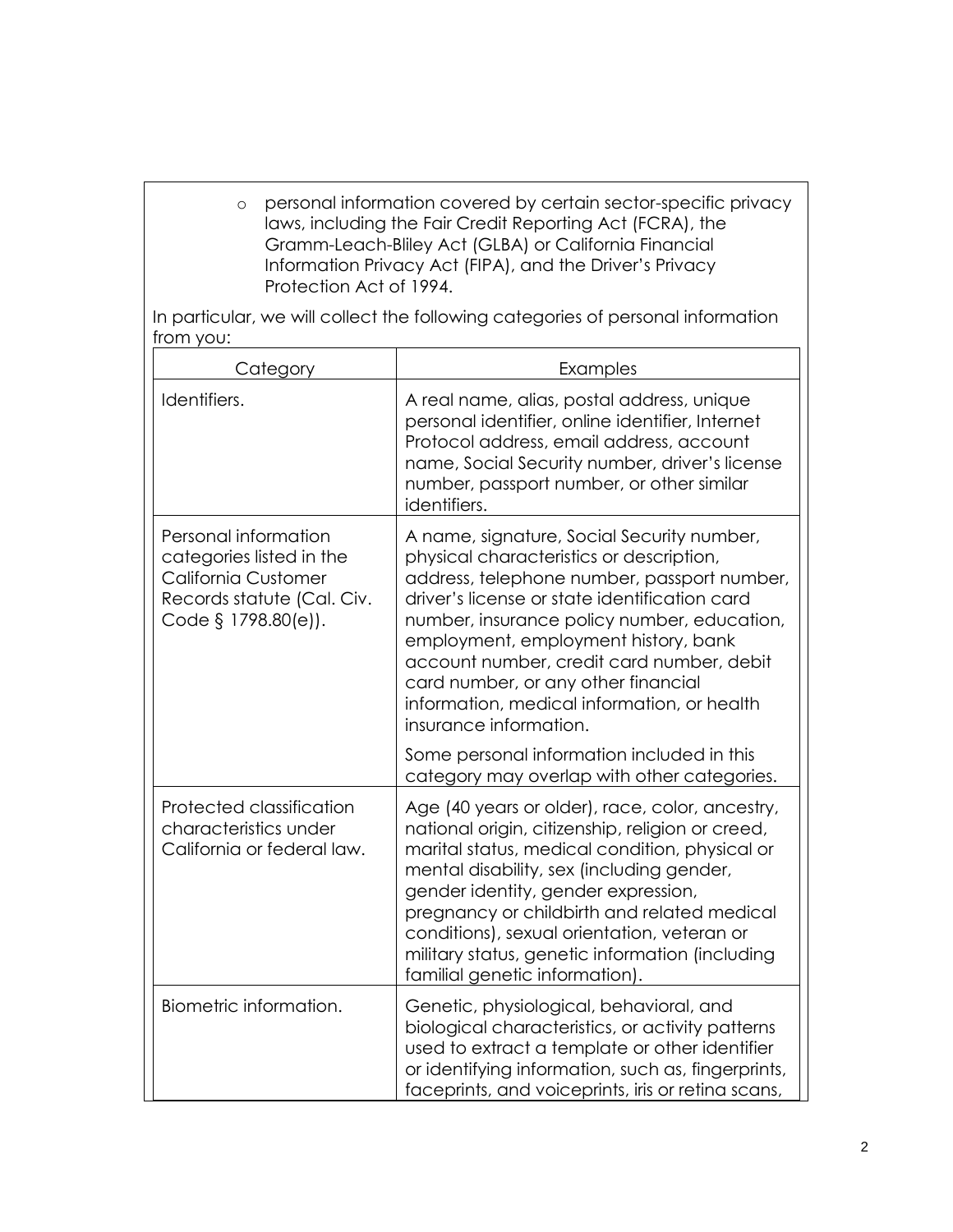|                                                                                                                                                   | keystroke, gait, or other physical patterns, and<br>sleep, health, or exercise data.                                                                                                                                                                                                                 |
|---------------------------------------------------------------------------------------------------------------------------------------------------|------------------------------------------------------------------------------------------------------------------------------------------------------------------------------------------------------------------------------------------------------------------------------------------------------|
| Professional or<br>employment-related<br>information.                                                                                             | Current or past job history or performance<br>evaluations.                                                                                                                                                                                                                                           |
| Non-public education<br>information (per the Family<br>Educational Rights and<br>Privacy Act (20 U.S.C.<br>Section 1232g, 34 C.F.R.<br>Part 99)). | Education records directly related to a<br>student maintained by an educational<br>institution or party acting on its behalf, such as<br>grades, transcripts, class lists, student<br>schedules, student identification codes,<br>student financial information, or student<br>disciplinary records. |

We obtain the categories of personal information listed above from the following categories of sources:

- Directly from you. For example, if you agree to provide the information as part of the application process and through your role as an employee, director, officer, or a contractor of Capstone.
- Third-parties. For example, from a reference supplied by you.

## **USE OF PERSONAL INFORMATION**

We may use the personal information we collect for one or more of the following purposes within the context of your role as a job applicant to, an employee of, director of, officer of, or a contractor of Capstone:

- To evaluate you as a possible employee, director, officer, or contractor.
- To manage the performance of job duties.
- To fulfill or meet the reason you provided the information. For example, if you share your bank account number, we will use that information to process your compensation.
- To respond to law enforcement requests and as required by applicable law, court order, or governmental regulations.
- To effectively process payroll.
- To administer and maintain employee benefit plans including group health plans, 401(k) plans and other welfare and retirement plans and perquisites.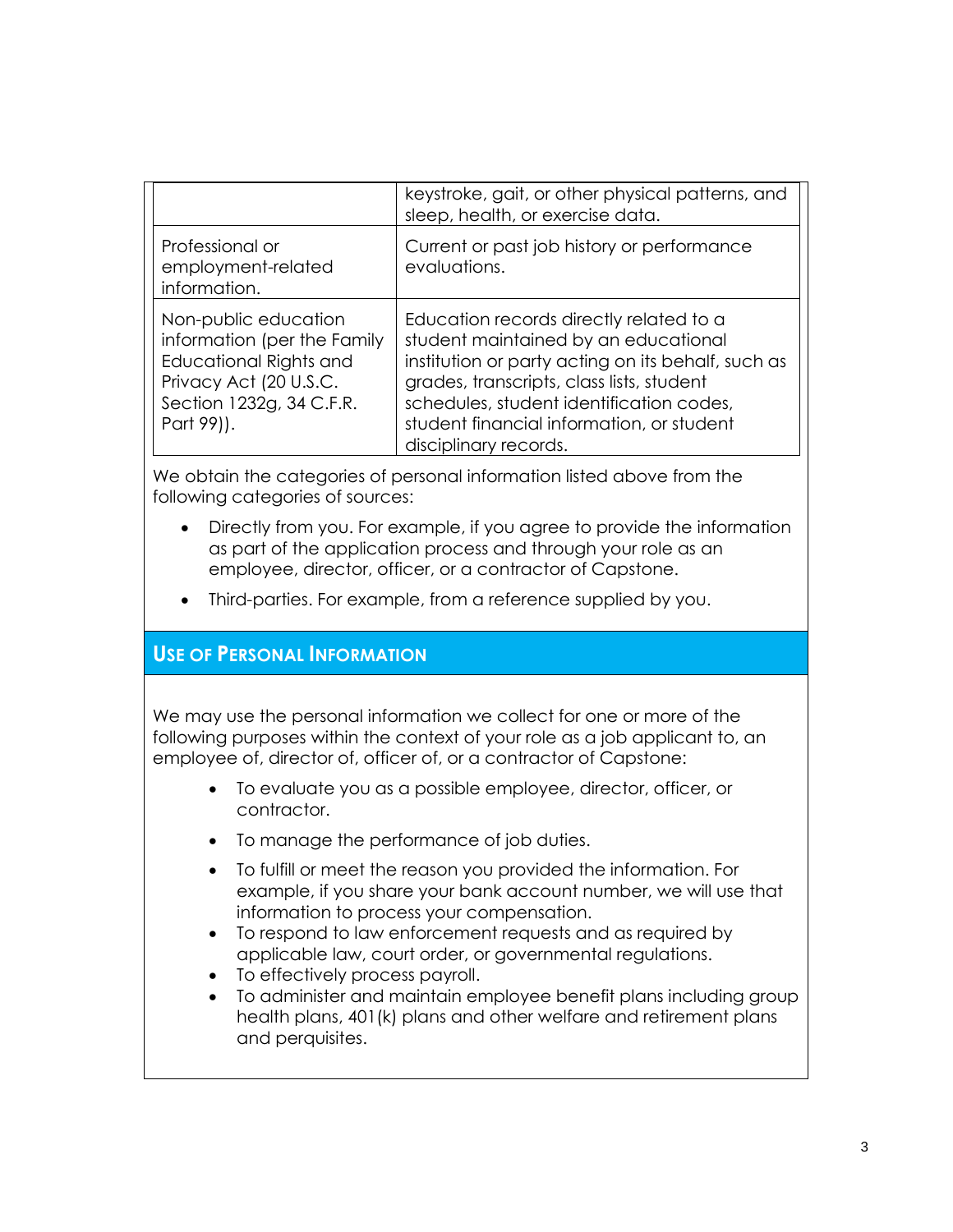# **SHARING PERSONAL INFORMATION**

We may share your personal information by disclosing it to a third party for a business purpose. We only make these business purpose disclosures under written contracts that describe the purposes, require the recipient to keep the personal information confidential, and prohibit using the disclosed information for any purpose except performing the contract. In the preceding twelve (12) months, we have disclosed the categories of Personal Information for the business purposes as described in the Use of Personal Information section above. We will disclose Personal Information for a business purpose only to service providers, or, where required by law, or in response to valid legal process compelling disclosure.

However, we do not sell personal information.

# **YOUR RIGHTS AND CHOICES**

The CCPA provides consumers (California residents) with specific rights regarding their personal information. This section describes your CCPA riahts and explains how to exercise those rights. Some of these rights do not currently apply to employees.

#### **Right to Know and Data Portability**

You may have the right to request that we disclose certain information to you about our collection and use of your personal information over the past 12 months. Once we receive your request and confirm your identity, we may be required to disclose to you:

- The categories of personal information we collected about you.
- The categories of sources for the personal information we collected about you.
- Our business or commercial purpose for collecting or selling that personal information.
- The categories of third parties with whom we share that personal information.
- If we sold or disclosed your personal information for a business purpose, two separate lists disclosing:
	- o sales, identifying the personal information categories that each category of recipient purchased; and
	- o disclosures for a business purpose, identifying the personal information categories that each category of recipient obtained.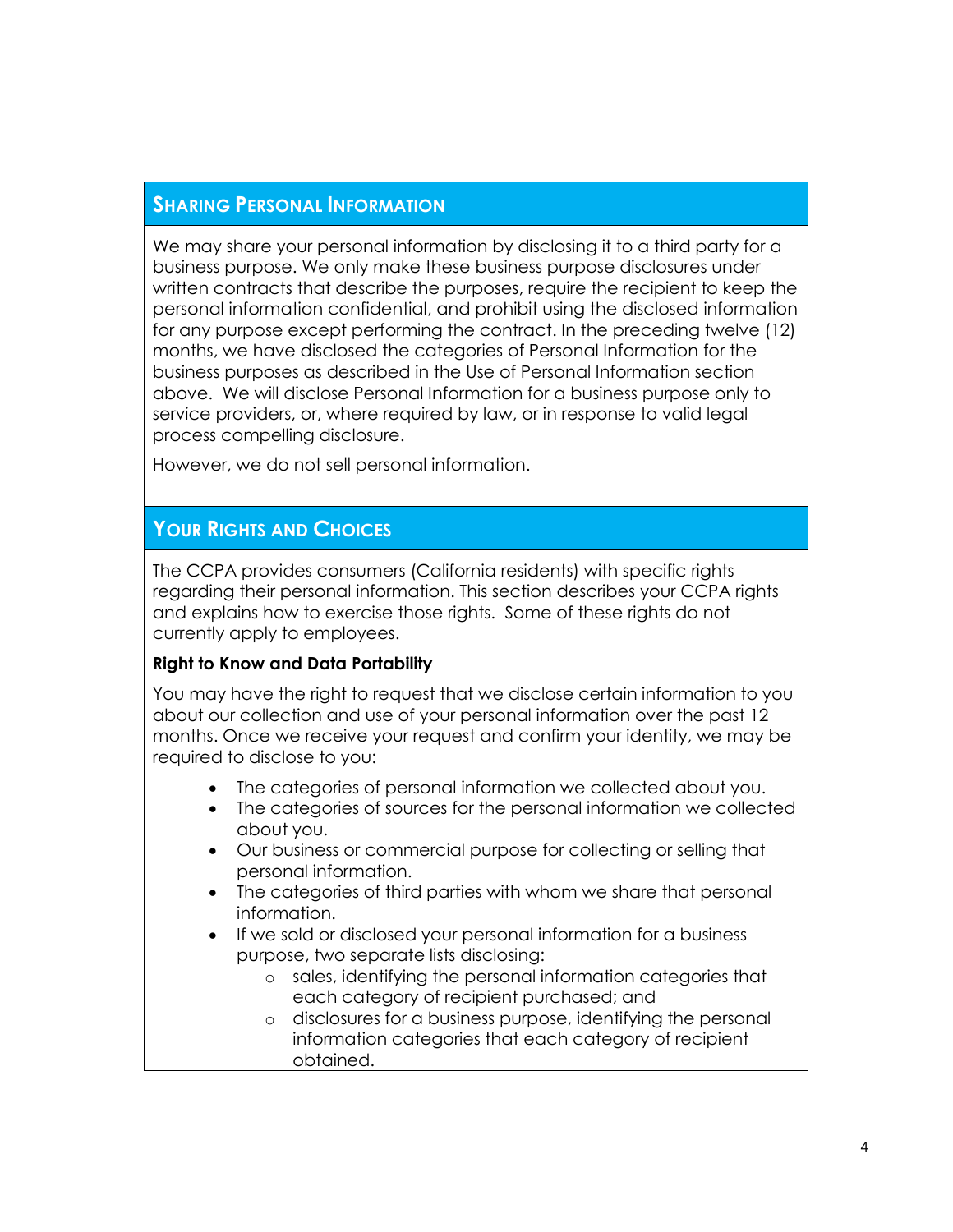The specific pieces of personal information we collected about you (also called a data portability request).

We do not provide a right to know or data portability disclosure for business to business ("B2B") personal information.

## **Right to Delete**

You may have the right to request that we delete any of your personal information that we collected from you and retained, subject to certain exceptions. Once we receive your request and confirm your identity, we will review your request to see if an exception allowing us to retain the information applies. We may deny your deletion request if retaining the information is necessary for us or our service provider(s) to:

- Complete the transaction for which we collected the personal information, provide a good or service that you requested, take actions reasonably anticipated within the context of our ongoing business relationship with you, fulfill the terms of a written warranty or product recall conducted in accordance with federal law, or otherwise perform our contract with you.
- Detect security incidents, protect against malicious, deceptive, fraudulent, or illegal activity, or prosecute those responsible for such activities.
- Debug products to identify and repair errors that impair existing intended functionality.
- Exercise free speech, ensure the right of another consumer to exercise their free speech rights, or exercise another right provided for by law.
- Comply with the California Electronic Communications Privacy Act (Cal. Penal Code § 1546 et. seq.).
- Enable solely internal uses that are reasonably aligned with consumer expectations based on your relationship with us.
- Comply with a legal obligation.
- Make other internal and lawful uses of that information that are compatible with the context in which you provided it.

We will delete or deidentify personal information not subject to one of these exceptions from our records and will direct our service providers to take similar action.

We do not provide these deletion rights for B2B personal information.

# **Exercising Your Rights to Know or Delete**

To exercise your rights to know or delete described above, please submit a request by either:

Calling us at 646-901-5736.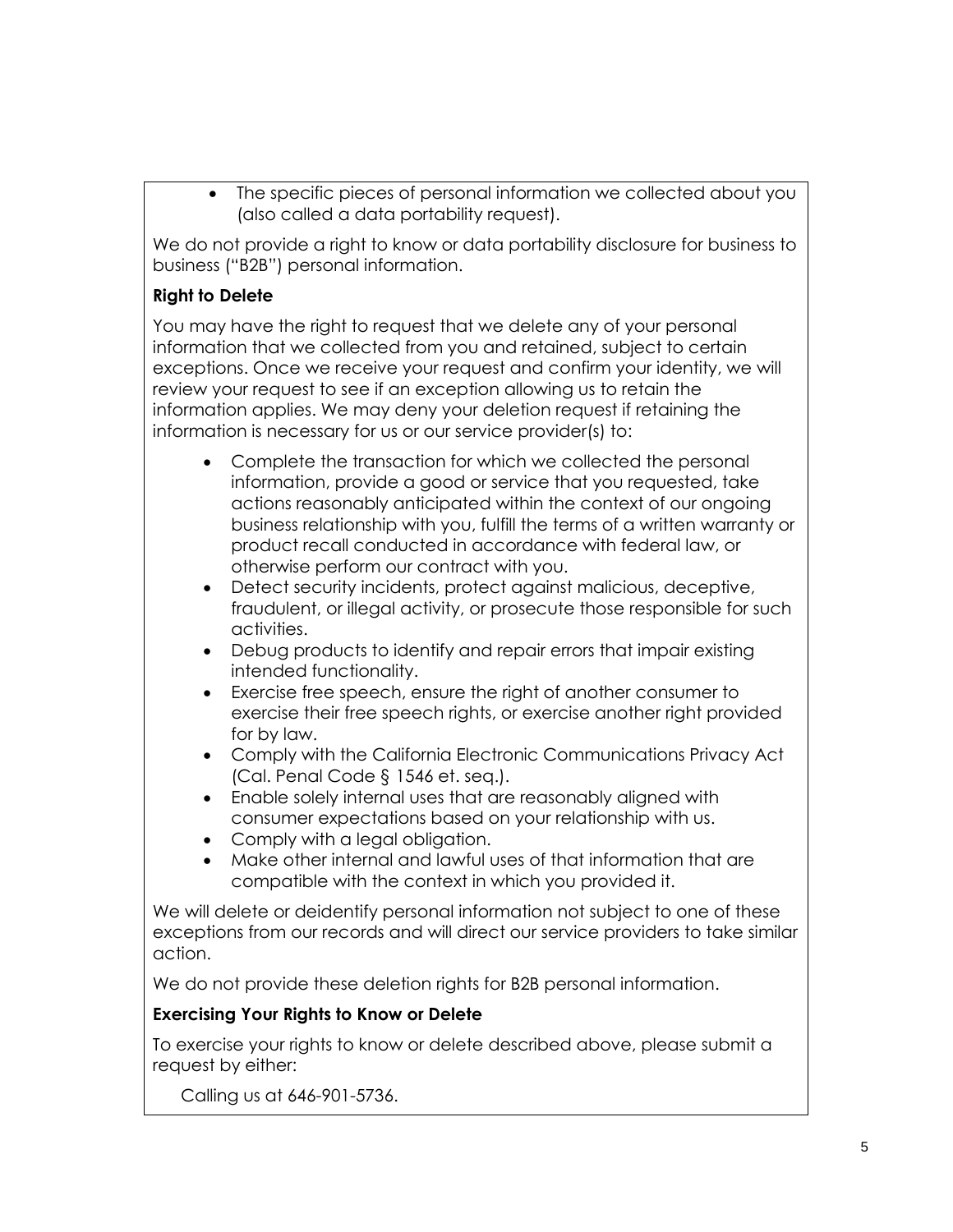Emailing our Chief Compliance Officer at [Katrina.Paglia@capstoneco.com](mailto:Katrina.Paglia@capstoneco.com)

Only you, or someone legally authorized to act on your behalf, may make a request to know or delete related to your personal information.

You may only submit a request to know twice within a 12-month period. Your request to know or delete must:

- Provide sufficient information that allows us to reasonably verify you are the person about whom we collected personal information or an authorized representative
- Describe your request with sufficient detail that allows us to properly understand, evaluate, and respond to it.

We cannot respond to your request or provide you with personal information if we cannot verify your identity or authority to make the request and confirm the personal information relates to you.

We will only use personal information provided in the request to verify the requestor's identity or authority to make it.

## **Response Timing and Format**

We will confirm receipt of your request within ten (10) business days. If you do not receive confirmation within the 10-day timeframe, please contact our Chief Compliance Officer in by email or phone at the contact information below.

We endeavor to substantively respond to a verifiable consumer request within forty-five (45) days of its receipt. If we require more time (up to another 45 days), we will inform you of the reason and extension period in writing.

We do not charge a fee to process or respond to your verifiable consumer request unless it is excessive, repetitive, or manifestly unfounded. If we determine that the request warrants a fee, we will tell you why we made that decision and provide you with a cost estimate before completing your request.

## **Personal Information Sales Opt-Out and Opt-In Rights**

If you are age 16 or older, you have the right to direct us to not sell your personal information at any time (the "right to opt-out"). We do not sell any personal information of consumers or staff members.

# **NON-DISCRIMINATION**

We will not discriminate against you for exercising your CCPA rights.